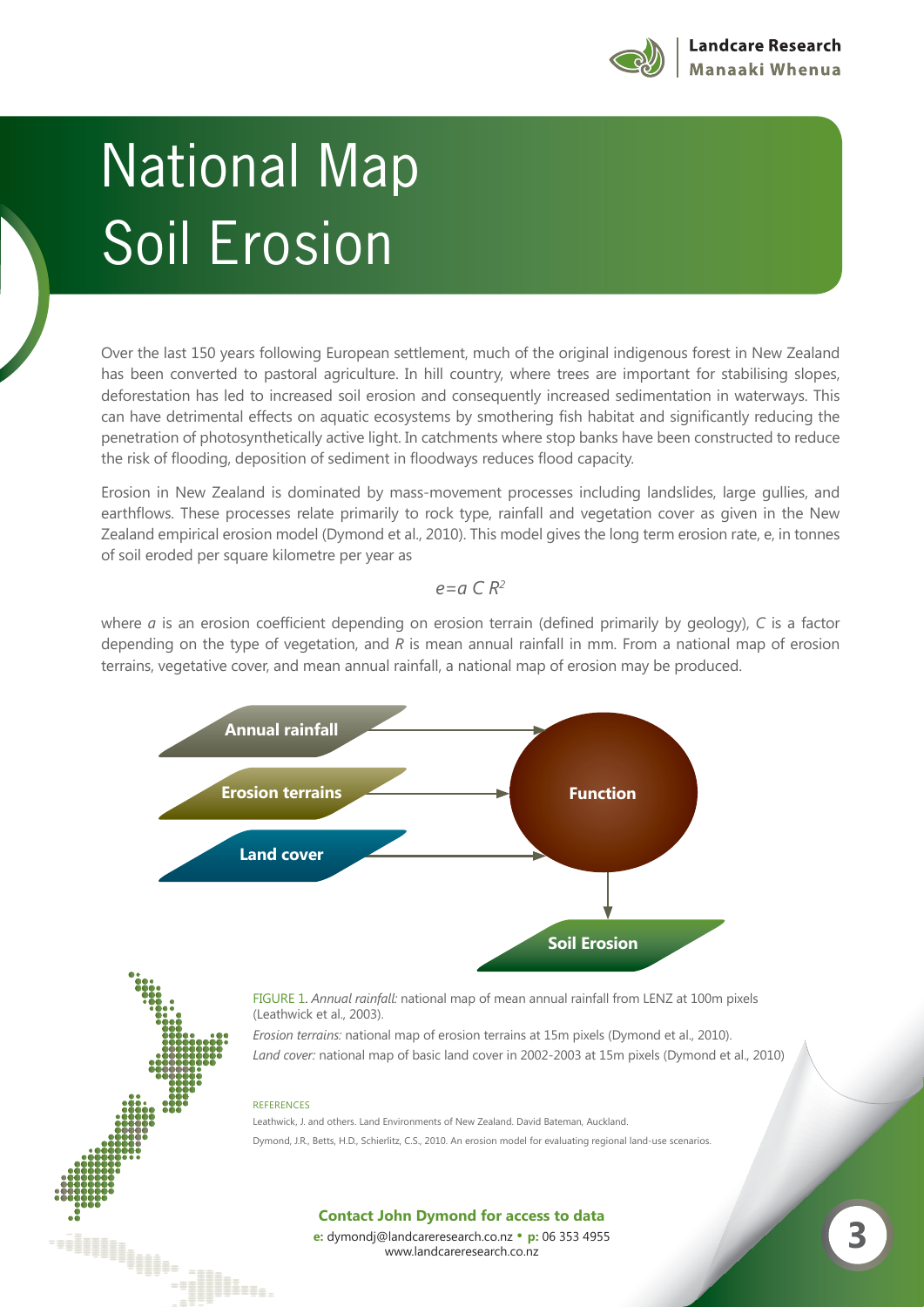



FIGURE 2: Long-term mean erosion rates for theNorth Island (15m pixels) in 2002/2003.

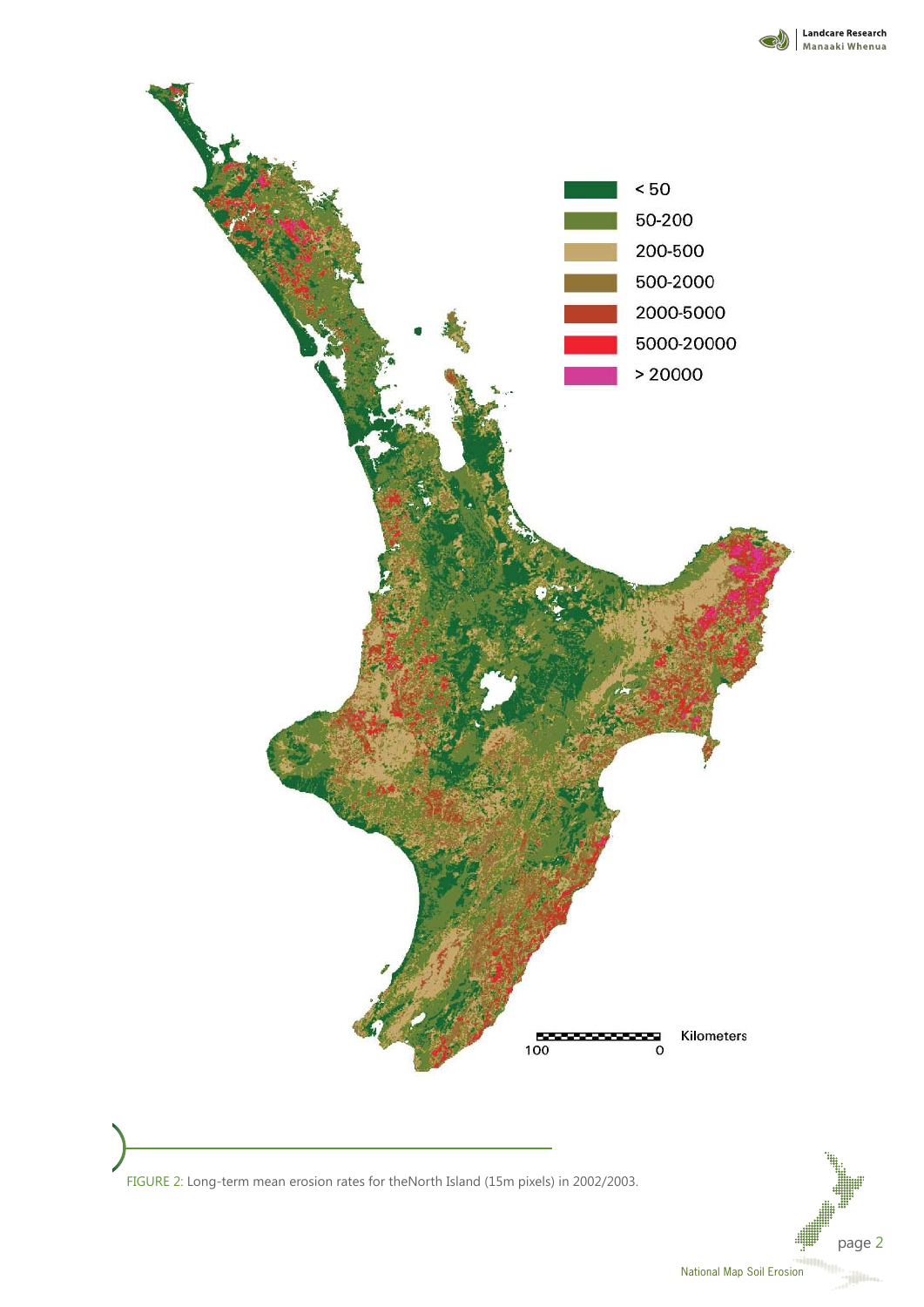

FIGURE 3: Long-term mean erosion rates for the South Island (15m pixels) in 2002/2003.